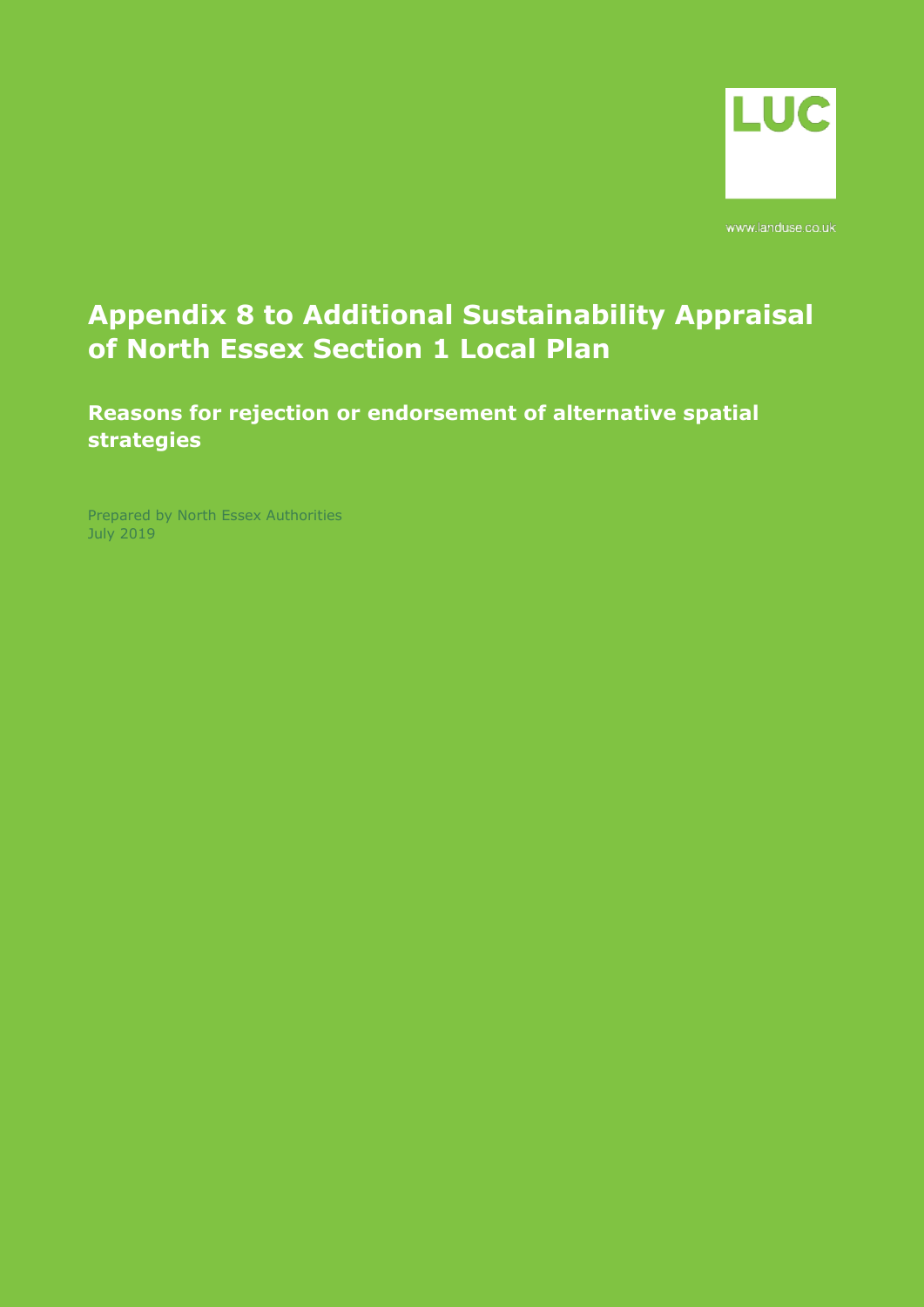## **Project Title**: North Essex Section 1 Local Plan Additional Sustainability Appraisal

**Client**: North Essex Authorities

| <b>Version</b> | <b>Date</b> | <b>Version Details</b> | <b>Prepared by</b>         | <b>Checked by</b>                     | <b>Approved by</b>         |
|----------------|-------------|------------------------|----------------------------|---------------------------------------|----------------------------|
| 3.0            | 17/7/2019   | Final                  | North Essex<br>Authorities | North Essex<br>Authorities and<br>LUC | North Essex<br>Authorities |

Appendix 8\_Reasons for rejection or endorsement of spatial strategies Last saved: 17/07/2019 12:26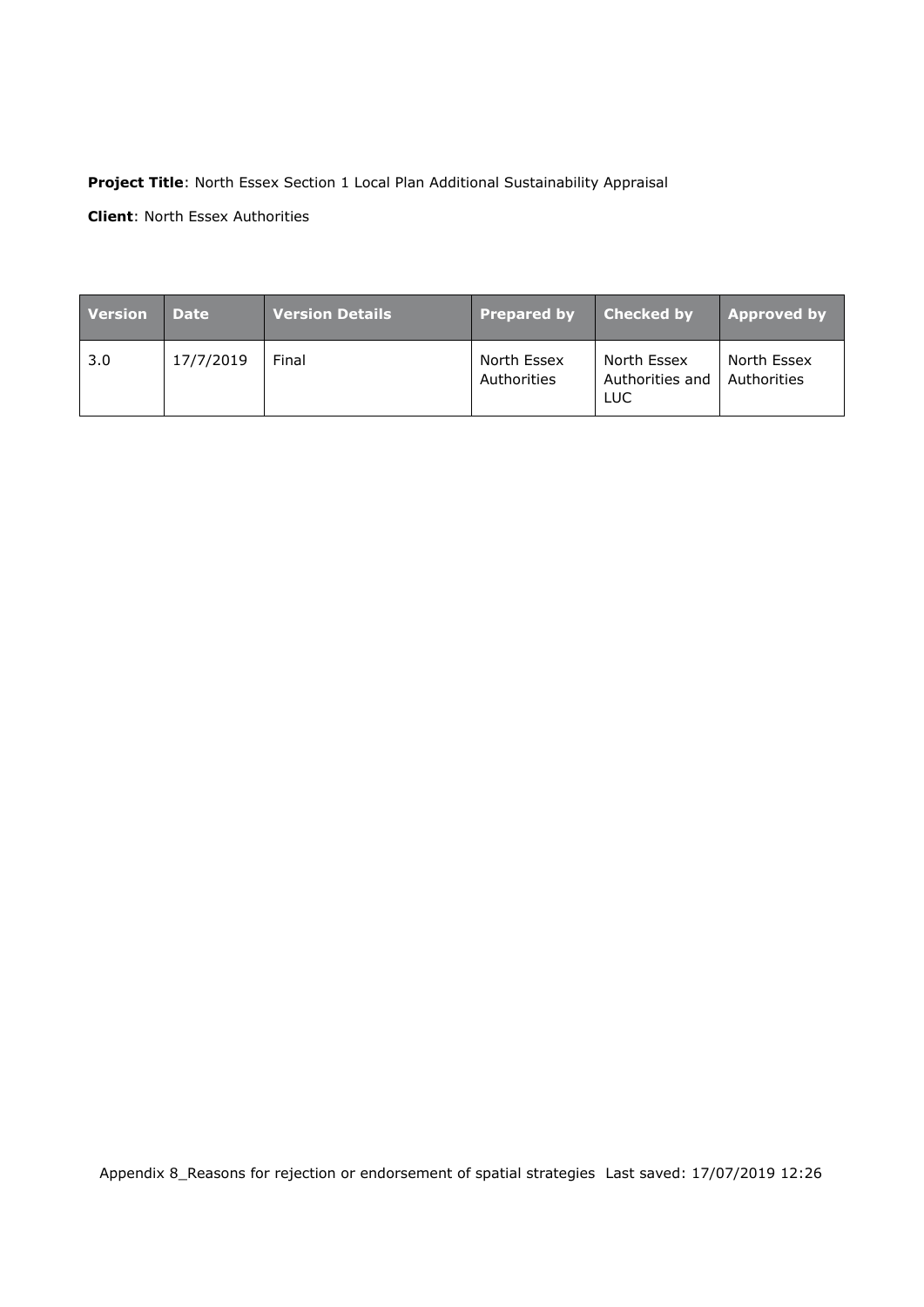

www.landuse.co.uk

## **Appendix 8 to Additional Sustainability Appraisal of North Essex Section 1 Local Plan**

Reasons for rejection or endorsement of alternative spatial strategies

Prepared by North Essex Authorities July 2019

Planning & EIA Design Landscape Planning Landscape Management Ecology GIS & Visualisation

LUC LONDON 43 Chalton Street London NW1 1JD T +44 (0)20 7383 5784 london@landuse.co.uk Offices also in: Bristol Edinburgh Glasgow Lancaster



Land Use Consultants Ltd Registered in England Registered number: 2549296 Registered Office: 43 Chalton Street London NW1 1JD LUC uses 100% recycled paper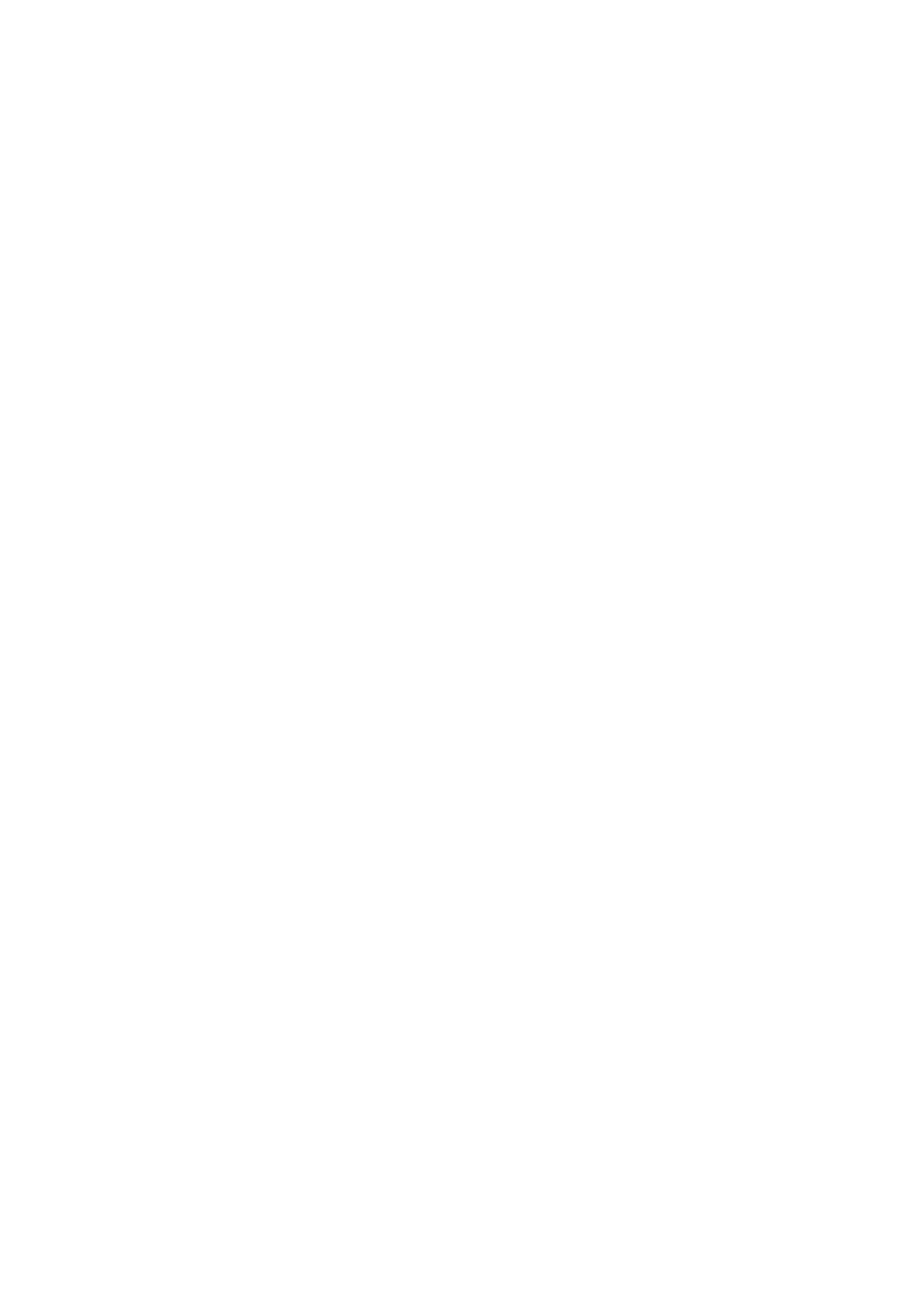## **Comparison of the submitted spatial strategy with alternative spatial strategy options**

The NEA's Section 1 Local Plan, as submitted, proposes a spatial strategy with three Garden Communities: The West of Braintree Garden Community (NEAGC1), the Colchester/Braintree Garden Community (NEAGC2) and the Tendring/Colchester Borders Garden Community (NEAGC3).

The Section 1 strategy is effectively assessed in the Sustainability Appraisal by looking at combination of Spatial Strategy Options West 3 and East 3. The findings of the stage 1 and stage 2 Sustainability Appraisal show that a number of sites and spatial strategy options perform similarly against the sustainability objectives, but nothing arises from the appraisal to suggest that the spatial strategy in the submitted Section 1 Local Plan is wrong or that there are any obviously stronger-performing alternatives that should be substituted into the plan in favour of the current agreed approach. The following commentary sets out some further reasoning for rejecting alternative spatial strategies.

| <b>Spatial Strategy Option</b>                                                                                                                            | <b>Commentary</b>                                                                                                                                                                                                                                                                                                                                                                                                                                                                                                                                                                                                                                                                                                                                                                                                                                                                                                                                                                                                                                                                                                                                                                                                                                                                                                                                                                                                                                                                                                                                                                                                                                                                                                                                                                                                                                                                                                                                                                                                                                                                                                                                               |
|-----------------------------------------------------------------------------------------------------------------------------------------------------------|-----------------------------------------------------------------------------------------------------------------------------------------------------------------------------------------------------------------------------------------------------------------------------------------------------------------------------------------------------------------------------------------------------------------------------------------------------------------------------------------------------------------------------------------------------------------------------------------------------------------------------------------------------------------------------------------------------------------------------------------------------------------------------------------------------------------------------------------------------------------------------------------------------------------------------------------------------------------------------------------------------------------------------------------------------------------------------------------------------------------------------------------------------------------------------------------------------------------------------------------------------------------------------------------------------------------------------------------------------------------------------------------------------------------------------------------------------------------------------------------------------------------------------------------------------------------------------------------------------------------------------------------------------------------------------------------------------------------------------------------------------------------------------------------------------------------------------------------------------------------------------------------------------------------------------------------------------------------------------------------------------------------------------------------------------------------------------------------------------------------------------------------------------------------|
| West 1<br>Proportionate<br>(percentage-based)<br>growth<br>[Resulting in a thin<br>distribution of growth<br>across both urban and<br>rural settlements]  | The alternative of further proportionate growth around existing settlements up to 2033 has<br>been assessed as part of the additional SA work and can only be compared with the<br>smaller scale NEA cross-border garden communities at up to 2,500 dwellings each.<br>However, the Local Plan process has already considered options relating to growing<br>towns and villages across North Essex and the housing allocations in the three authorities'<br>Section 2 Local Plans is the conclusion of this process. The NEAs consider that<br>reasonable opportunities to accommodate growth around existing settlements have<br>already been properly explored for the purposes of the plan period to 2033 and this is<br>reflected in Section 2 Plans, and their discounted alternative sites, as appropriate.<br>It should be noted that the NEAs have also had a strong record of allocating 'brownfield'<br>sites within settlements where possible. Adding more development to existing towns and<br>villages to make up the residual housing requirement to 2033 raises some genuine<br>concerns about the efficient provision of infrastructure across a dispersed area as 60% of<br>the additional dwellings (1,850) is to be allocated at settlements of 100 or less. Applying a<br>'percentage-based' approach to achieving further proportionate growth around existing<br>settlements, including rural settlements would result in a thin distribution of development<br>around numerous settlements, particularly to the west of Colchester, and would not<br>sustainable travel in both shorter and longer journeys, given that a thin<br>achieve<br>distribution of growth is likely to lead to further dependence on the private car. This<br>strategy scores better for noise mitigation and impact on AQMAs. However it scores<br>poorly for ability to include renewable energy technology, access to employment<br>opportunities, access to health facilities and support for vitality and viability for existing<br>centres. West 1 is not considered to be a stronger alternative to West 3 i.e. the strategy in<br>the submitted Plan. |
| West 2<br>Proportionate (hierarchy-<br>based) growth<br>[Resulting a strong focus<br>for growth on Braintree,<br><b>Halstead and Hatfield</b><br>Peverel] | A 'hierarchy-based' approach to proportionate growth which directs additional housing to<br>larger settlements would, in contrast to the percentage-based approach, place a large<br>proportion of North Essex's development to land on the eastern edge of Braintree (a town<br>that is already earmarked for significant growth in the plan period to 2033 in the Braintree<br>Section 2 Plan); and, to a lesser extent, Halstead and Hatfield Peverel. Delivery of 4,500 -<br>5,000 dwellings within one or two sites by the end of the plan period raises concerns that<br>the significant quantum of housing would be undeliverable due to constraints on build-out<br>rates and market demand. Development immediately east of Braintree would breach the<br>natural and defensible boundary currently formed by the A120 east of the town and would<br>potentially act as a barrier to integration of new development with the town. It would also<br>be dependent on a new junction at Galleys Corner on the A120 to secure the capacity<br>required to deal with additional traffic.                                                                                                                                                                                                                                                                                                                                                                                                                                                                                                                                                                                                                                                                                                                                                                                                                                                                                                                                                                                                                                                                   |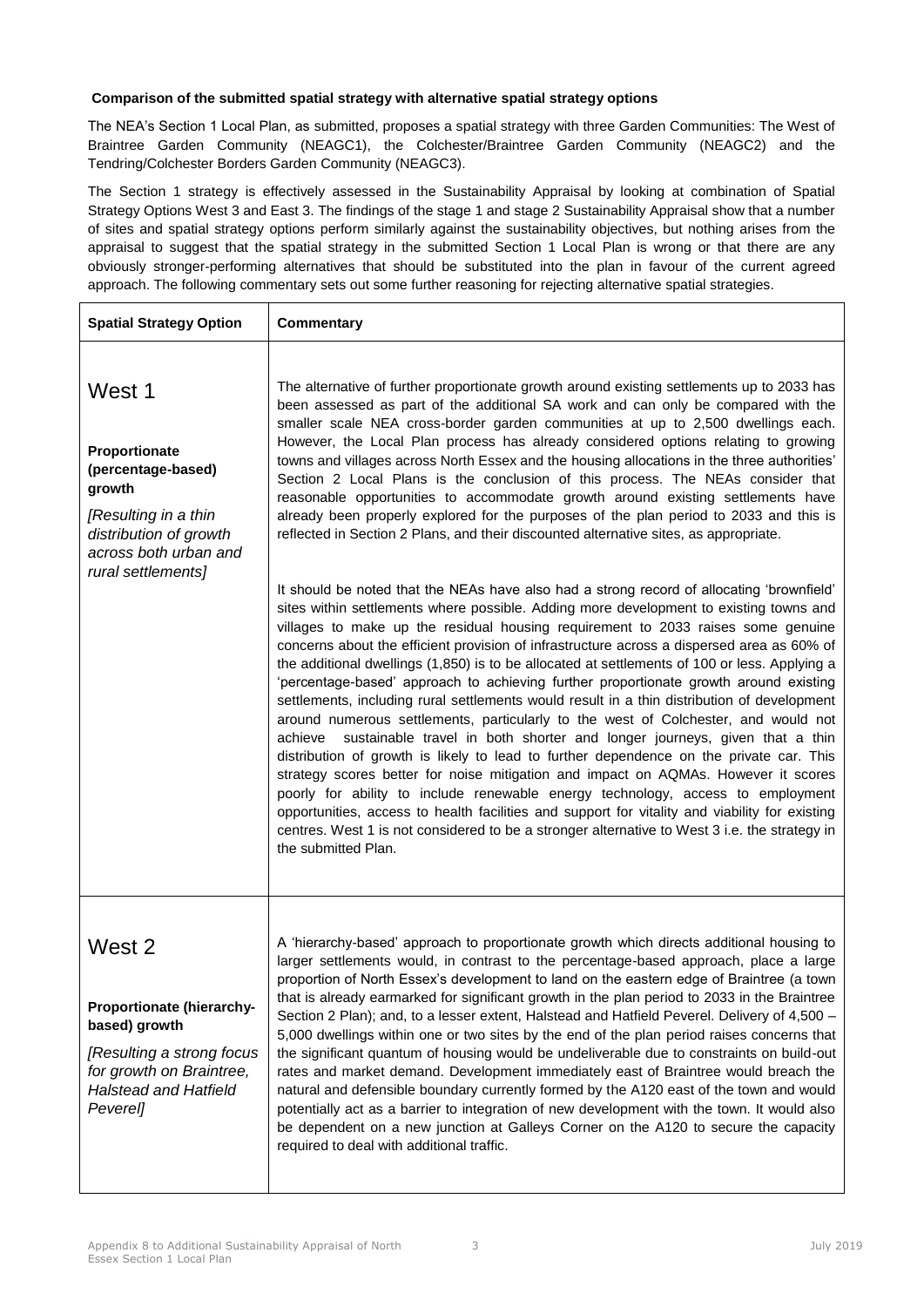| <b>Spatial Strategy Option</b>                                                                                                                                             | <b>Commentary</b>                                                                                                                                                                                                                                                                                                                                                                                                                                                                                                                                                                                                                                                                                                                                                                                                                                                                                                                                                                                                                                                                                                                                                                                                                                                                                                                                                                                                                                                                                                                                                                                                                                                                                                                                                                                                                                                                                                                                                                                                                         |
|----------------------------------------------------------------------------------------------------------------------------------------------------------------------------|-------------------------------------------------------------------------------------------------------------------------------------------------------------------------------------------------------------------------------------------------------------------------------------------------------------------------------------------------------------------------------------------------------------------------------------------------------------------------------------------------------------------------------------------------------------------------------------------------------------------------------------------------------------------------------------------------------------------------------------------------------------------------------------------------------------------------------------------------------------------------------------------------------------------------------------------------------------------------------------------------------------------------------------------------------------------------------------------------------------------------------------------------------------------------------------------------------------------------------------------------------------------------------------------------------------------------------------------------------------------------------------------------------------------------------------------------------------------------------------------------------------------------------------------------------------------------------------------------------------------------------------------------------------------------------------------------------------------------------------------------------------------------------------------------------------------------------------------------------------------------------------------------------------------------------------------------------------------------------------------------------------------------------------------|
|                                                                                                                                                                            | At Hatfield Peverel, there are limited available site options left to accommodate an<br>additional 540 dwellings and it may not be possible to deliver this scale of development.<br>Any development would result in significant negative effects on the existing community<br>cohesion, landscape, character and historic assets. Whilst Hatfield Peverel at least lies<br>within the A12 corridor, Halstead is not located on either the A120 or A12 corridors and<br>does not offer the strategic advantages in terms of being an attractive location for<br>business clusters and integration via a rapid transit system with existing major towns /<br>employment growth areas that Garden Communities on the A120 would bring. The<br>additional SA work concludes (see paragraph 4.19 in Summary of Draft Findings) that<br>spatial strategies that do not include easy access to rail, especially to the Great Eastern<br>mainline, could be considered to perform less well. Halstead is not well connected for<br>longer journeys in sustainable transport terms, and commutes out to Braintree would likely<br>generate traffic on the A131 and A1124. The SA concludes that those spatial strategies<br>that include significant additional development at Halstead may be considered less<br>sustainable than some of the other spatial strategies. West 2 is not considered to be a<br>stronger alternative to West 3 i.e. the strategy in the submitted Plan.                                                                                                                                                                                                                                                                                                                                                                                                                                                                                                                                                              |
| West 3<br><b>West of Braintree GC</b><br>$[NEAGC1] +$<br><b>Colchester/Braintree GC</b><br>[NEAGC2]<br>[As currently proposed in<br>the submitted Section 1<br>Local Plan] | To the west of Colchester, whilst many of the alternative strategies for strategic growth<br>perform similarly against the sustainability objectives in the additional SA work, the<br>proposals for Garden Communities to the West of Braintree and crossing the<br>Colchester/Braintree Border carry genuine advantages. The proposal West of Braintree<br>provides a strategic long term opportunity to deliver growth within the current plan period<br>and beyond and to address needs in the western part of North Essex with direct access to<br>the A120 and the proposed RTS. It is well located to Stansted Airport both as a centre of<br>local employment but also providing opportunities for new business growth. It also<br>provides access to the M11 and the London Stansted Cambridge Corridor. It is well<br>located to the urban area of Braintree thus enabling it to benefit from the services and<br>facilities provided in that higher order settlement, with a rapid transport system integral to<br>realising that benefit. The Colchester/Braintree Borders Garden Community also provides<br>the potential for long term growth on a site with close proximity to the mainline railway<br>station at Marks Tey and regular train links to London, Colchester and beyond within<br>walking, cycling or bus rapid transport system to the station. It is well located at the<br>intersection of the A12 and A120 thus providing opportunities to integrate road links with<br>other transport modes, including the proposed RTS, for good accessibility and<br>attractiveness to prospective residents and employers alike. There are also more<br>opportunities for sustainable travel links into Colchester, a regionally important centre of<br>employment, offering a full range of facilities including a hospital (with A&E) and a major<br>shopping and cultural destination. None of the other options are considered to be stronger<br>alternative to this strategy, as set out in the submitted Plan. |
| West 4<br><b>West of Braintree GC</b><br>[NEAGC1] + Monks Wood<br>$[ALTGC3]+$<br><b>Colchester/Braintree GC</b><br>[NEAGC2] and West 4a:<br>smaller scale of West of       | This option is for a combination of three garden communities rather than two. Different<br>combinations of two Garden Communities are considered under Options West 3, 5 and 6.<br>Option 4a is a variation of option west 4 and both scored identically against SA objectives.<br>Lightwood Strategic's proposal for an alternative Garden Community at Pattiswick Estate<br>(Monks Wood) is located within 3km of the proposed Colchester/Braintree Borders<br>Garden Community with the large village of Coggeshall located between the two.<br>Pattiswick performs similarly against the sustainability objectives in the additional SA work<br>but given the scale and proximity of these three proposals, it is not considered appropriate                                                                                                                                                                                                                                                                                                                                                                                                                                                                                                                                                                                                                                                                                                                                                                                                                                                                                                                                                                                                                                                                                                                                                                                                                                                                                          |
| Braintree [NEAGC1] +<br>Monks Wood [ALTGC3] +                                                                                                                              | to include another garden community in the plan as well as the current                                                                                                                                                                                                                                                                                                                                                                                                                                                                                                                                                                                                                                                                                                                                                                                                                                                                                                                                                                                                                                                                                                                                                                                                                                                                                                                                                                                                                                                                                                                                                                                                                                                                                                                                                                                                                                                                                                                                                                    |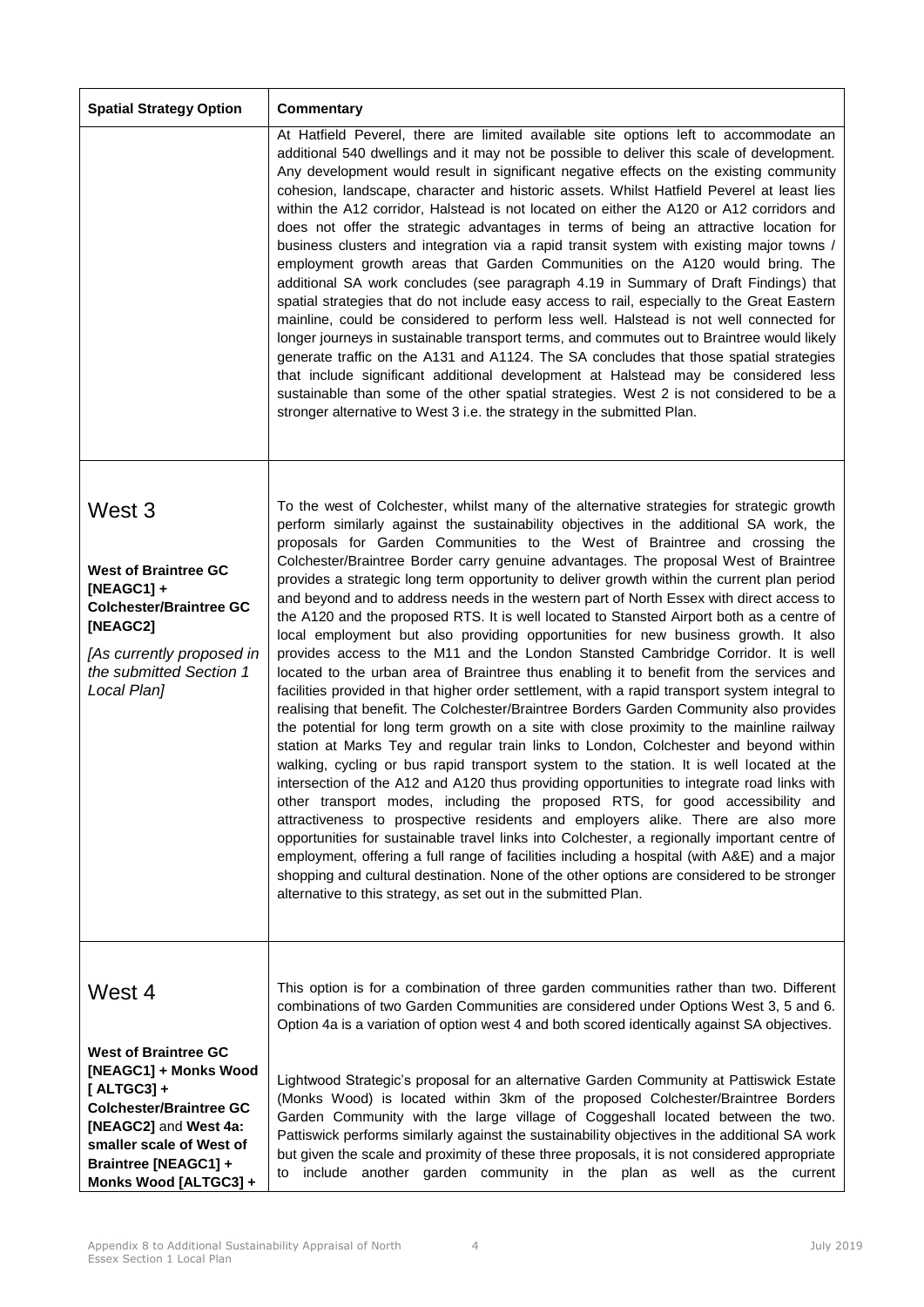| <b>Spatial Strategy Option</b>                                                                                                                               | <b>Commentary</b>                                                                                                                                                                                                                                                                                                                                                                                                                                                                                                                                                                                                                                                                                                                                                                                                                                                                                                                                                                                       |
|--------------------------------------------------------------------------------------------------------------------------------------------------------------|---------------------------------------------------------------------------------------------------------------------------------------------------------------------------------------------------------------------------------------------------------------------------------------------------------------------------------------------------------------------------------------------------------------------------------------------------------------------------------------------------------------------------------------------------------------------------------------------------------------------------------------------------------------------------------------------------------------------------------------------------------------------------------------------------------------------------------------------------------------------------------------------------------------------------------------------------------------------------------------------------------|
| smaller scale of<br><b>Colchester/Braintree GC</b><br>[NEAGC2]<br>[Options involving three<br><b>Garden Communities</b><br><i>including Pattiswick]</i>      | Colchester/Braintree Borders and West of Braintree Garden Communities. Three Garden<br>Communities do not perform any better than two however the impact on infrastructure,<br>heritage, character, soils and minerals, landscape, and the existing resident population<br>that three large developments would have is greater than two.<br>For longer journeys, all sites have uncertain minor negative effects linking with regional                                                                                                                                                                                                                                                                                                                                                                                                                                                                                                                                                                  |
|                                                                                                                                                              | employment hubs. A Garden Community at Pattiswick would be located on the highly<br>trafficked single carriageway of the A120 and whilst it is proposed that the A120 is dualled,<br>this would require significant external funding leaving the only other roads in the vicinity as<br>rural lanes with very limited opportunity to access a site of this size by other routes. The<br>practical deliverability of a sustainable travel link to Kelvedon Rail Station is also a<br>concern for the NEAs.                                                                                                                                                                                                                                                                                                                                                                                                                                                                                               |
|                                                                                                                                                              | The impact on the historic character of the dispersed settlement of Pattiswick is also<br>considered to be greater than on the character of Marks Tey which is much more of a<br>modern settlement. Establishing three Garden Communities to the west of Colchester as<br>opposed to two would naturally have an impact on the countryside and character of<br>existing communities in more locations than is necessary and, of the three, Pattiswick is<br>not as well connected to the jobs, shops, services and facilities offered by the existing<br>towns of Braintree and Colchester although the proposed RTS might be capable of being<br>used to service it. Pattiswick is also located notably further from Stansted than the West of<br>Braintree Garden Community and further from a mainline rail service to London than the<br>Colchester/Braintree Borders Garden Community. West 4 is not considered to be a<br>stronger alternative to West 3 i.e. the strategy in the submitted Plan. |
| West 5<br>Monks Wood [ALTGC3] +<br><b>Colchester/Braintree</b><br><b>Borders GC [NEAGC2]</b><br>[An alternative<br>combination of two<br>Garden Communities] | In this option Pattiswick Garden Community would be developed in combination with<br>Colchester/Braintree Borders. Lightwood Strategic's proposal for an alternative Garden<br>Community at Pattiswick Estate (Monks Wood) is located within 3km of the proposed<br>Colchester/Braintree Borders Garden Community with the large village of Coggeshall<br>located between the two. Pattiswick performs similarly against the sustainability objectives<br>in the additional SA work but given the large scale and close proximity of Pattiswick and<br>the Colchester/Braintree Borders Garden Community within a small area, it is not<br>considered appropriate to include both in the plan given the impact on infrastructure,<br>heritage, character, landscape and the existing resident population that these two large<br>developments would have.                                                                                                                                               |
|                                                                                                                                                              | As outlined above, Pattiswick is not as well connected to the jobs, shops, services and<br>facilities offered by the existing towns of Braintree and Colchester although the proposed<br>RTS might be capable of being used to service it. Pattiswick is also located notably further<br>from Stansted than the West of Braintree Garden Community and further from a mainline<br>rail service to London than the Colchester/Braintree Borders Garden Community.                                                                                                                                                                                                                                                                                                                                                                                                                                                                                                                                        |
|                                                                                                                                                              | A Garden Community at Pattiswick would be located on the highly trafficked single<br>carriageway of the A120 and whilst it is proposed that the A120 is dualled, this would<br>require significant external funding leaving the only other roads in the vicinity as rural<br>lanes with very limited opportunity to access a site of this size by other routes. The<br>practical deliverability of a sustainable travel link to Kelvedon Rail Station is also a<br>concern for the NEAs. West 5 is not considered to be a stronger alternative to West 3 i.e.<br>the strategy in the submitted Plan.                                                                                                                                                                                                                                                                                                                                                                                                    |
|                                                                                                                                                              |                                                                                                                                                                                                                                                                                                                                                                                                                                                                                                                                                                                                                                                                                                                                                                                                                                                                                                                                                                                                         |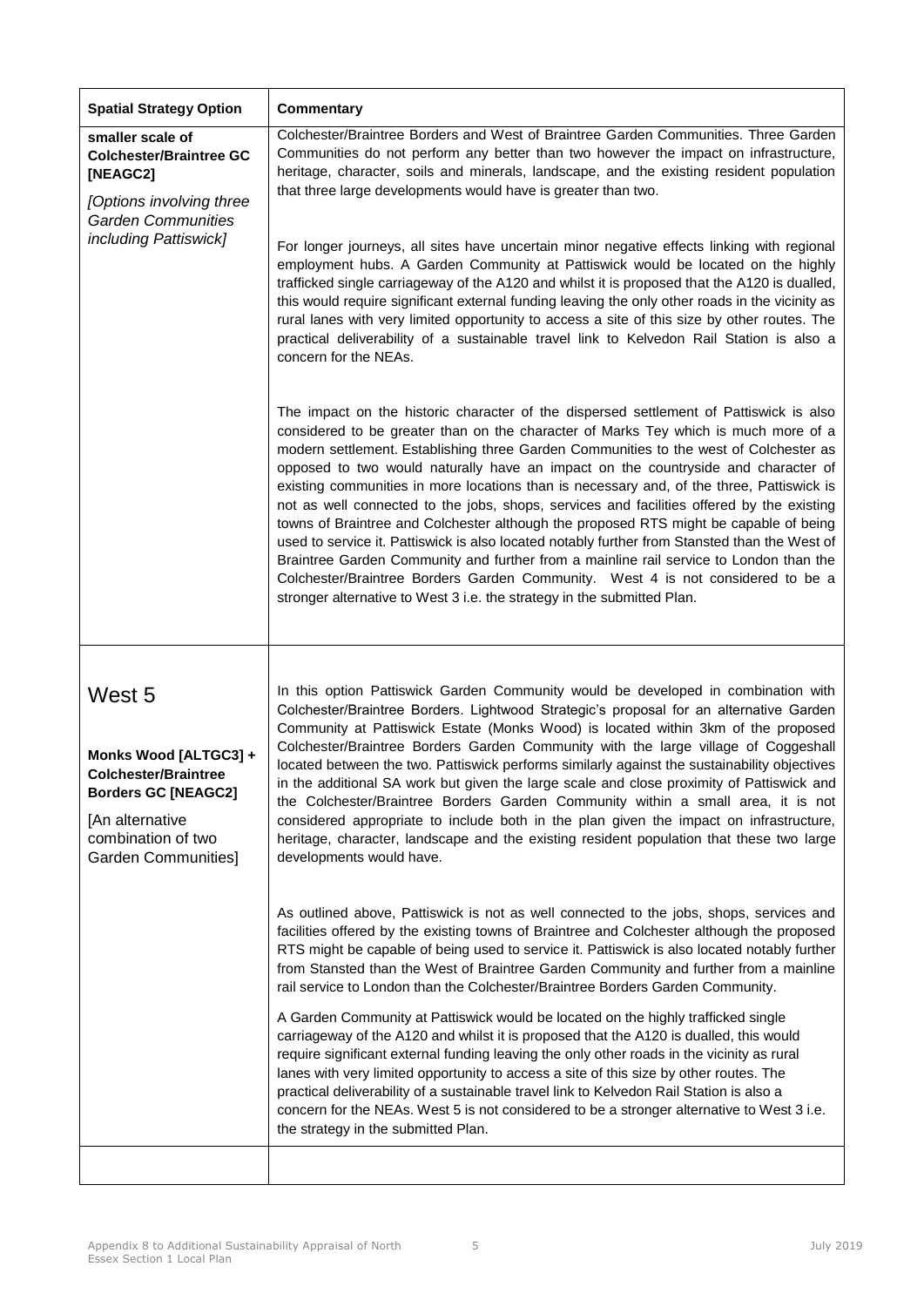| <b>Spatial Strategy Option</b>                                                                                                                                   | <b>Commentary</b>                                                                                                                                                                                                                                                                                                                                                                                                                                                                                                                                                                                                                                                                                                                                                                                                                                                                                                                                                                                                        |
|------------------------------------------------------------------------------------------------------------------------------------------------------------------|--------------------------------------------------------------------------------------------------------------------------------------------------------------------------------------------------------------------------------------------------------------------------------------------------------------------------------------------------------------------------------------------------------------------------------------------------------------------------------------------------------------------------------------------------------------------------------------------------------------------------------------------------------------------------------------------------------------------------------------------------------------------------------------------------------------------------------------------------------------------------------------------------------------------------------------------------------------------------------------------------------------------------|
| West 6<br><b>West of Braintree GC</b><br>[NEAGC1] + Monks Wood                                                                                                   | In this option Pattiswick would be developed in combination with land West of Braintree.<br>Pattiswick performs similarly against the sustainability objectives in the additional SA<br>work, but it is not considered appropriate to include Pattiswick in the plan as an alternative<br>to the Colchester/Braintree Borders Garden Community because it does not offer the<br>same strategic advantages in terms of, proximity to Colchester, ability to meet<br>Colchester's housing need linkage into Colchester via RTS and access to mainline rail                                                                                                                                                                                                                                                                                                                                                                                                                                                                 |
| [ALTGC3]<br>[Another alternative<br>combination of two<br>Garden Communities]                                                                                    | services to London.<br>As outlined above, Pattiswick is not as well connected to the jobs, shops, services and<br>facilities offered by the existing towns of Braintree and Colchester although the proposed<br>RTS might be capable of being used to service it. Pattiswick is also located notably further<br>from Stansted than the West of Braintree Garden Community and further from a mainline<br>rail service to London than the Colchester/Braintree Borders Garden Community. A<br>Garden Community at Pattiswick would be located on the highly trafficked single<br>carriageway of the A120 and whilst it is proposed that the A120 is dualled, this would<br>require significant external funding leaving the only other roads in the vicinity as rural<br>lanes with very limited opportunity to access a site of this size by other routes. The<br>practical deliverability of a sustainable travel link to Kelvedon Rail Station is also a<br>concern for the NEAs.                                      |
|                                                                                                                                                                  | In addition, it would mean that the vast majority of North Essex' future growth would be<br>accommodated further west into Braintree District, notwithstanding the large requirements<br>for housing generated by Colchester. Furthermore, the Local Plan Inspector commented<br>in his 8 <sup>th</sup> June 2018 letter (paragraph 114) that "it is difficult to see the logic of assessing<br>Monk Wood as an alternative to [the Colchester/Braintree Borders Garden Community]<br>CBBGC and to [the Tendring/Colchester Borders Garden Community] TCBGC, but not to<br>[West of Braintree Garden Community] WoBGC, when appraising combinations of three<br>GCs." West 6 is not considered to be a stronger alternative to West 3 i.e. the strategy in<br>the submitted Plan.                                                                                                                                                                                                                                        |
| West 7<br><b>East of Braintree [SUE2]</b><br>+ Kelvedon [VE1]<br>[A non-Garden<br>Community option<br>proposing focussed<br>growth at Braintree and<br>Kelvedon] | In this option, strategic development would be focussed on land on the eastern side of<br>Braintree and on northern side of Kelvedon. Whilst they both occupy strategically<br>important locations on the A120 and A12 corridors respectively, they are not well linked to<br>their respective host settlements as their boundaries are formed by either the rail line or<br>A120. Neither are they well linked to each other in terms of role, function or transport<br>infrastructure, tempering any in-combination positive effects.<br>Development immediately east of Braintree would breach the natural and defensible<br>boundary currently formed by the A120 east of the town and would potentially act as a<br>barrier to integration of new development with the town. It would also be dependent on a<br>new junction at Galleys Corner on the A120 to secure the capacity required to deal with<br>additional traffic, however this would result in a further barrier to integration of new<br>development. |
|                                                                                                                                                                  | By the end of plan period to 2033, Braintree would already be subject of significant growth<br>according to allocations in the Braintree Section 2 Local Plan, and further growth would<br>place pressure on services. In addition, it would mean that the vast majority of North<br>Essex's future growth would be accommodated further west into Braintree District,<br>notwithstanding the large requirements for housing generated by Colchester. West 7 is not<br>considered to be a stronger alternative to West 3 i.e. the strategy in the submitted Plan.                                                                                                                                                                                                                                                                                                                                                                                                                                                        |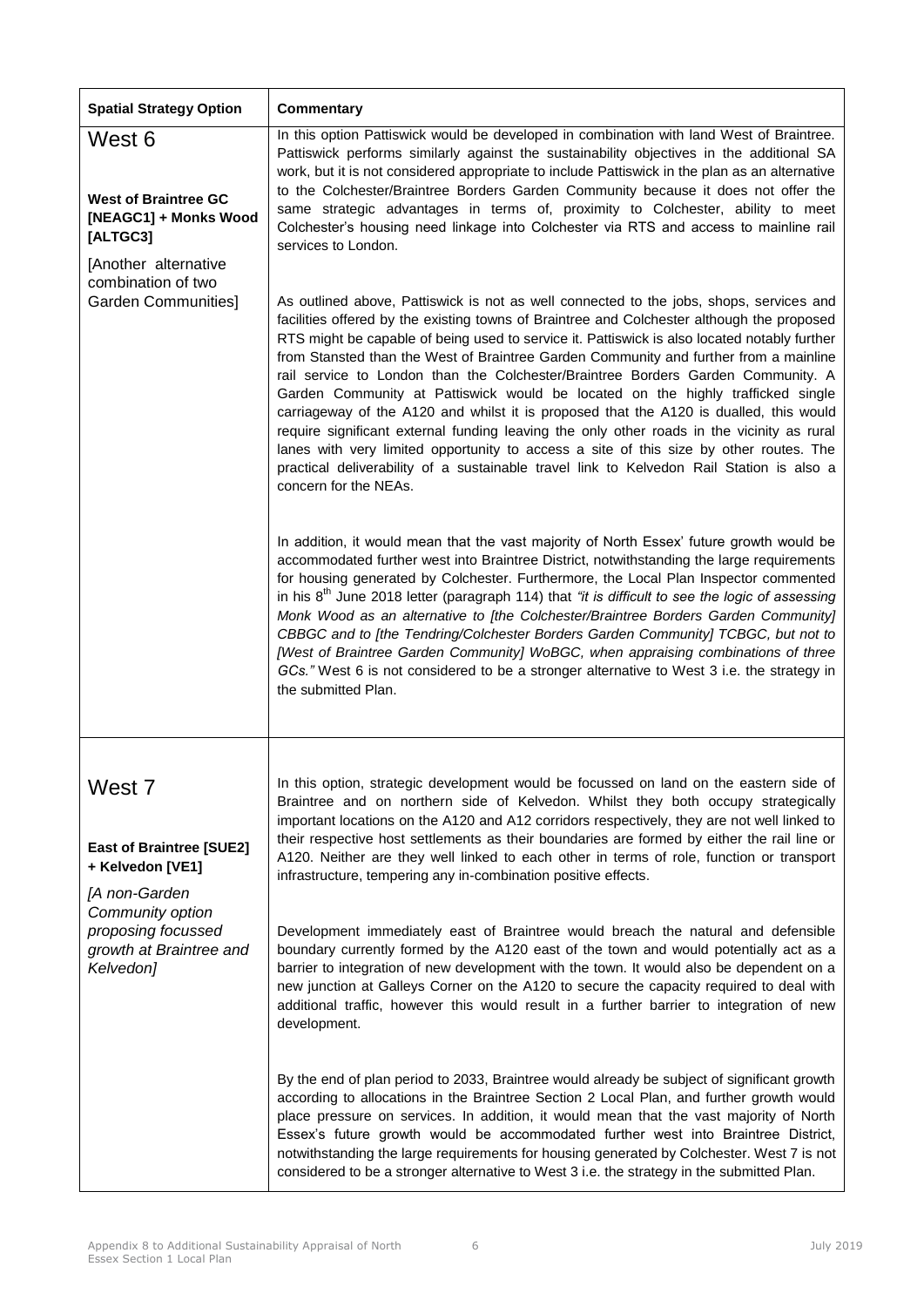| <b>Spatial Strategy Option</b>                                                                                                                                            | <b>Commentary</b>                                                                                                                                                                                                                                                                                                                                                                                                                                                                                                                                                                                                                                                                                                                                                                                                                   |
|---------------------------------------------------------------------------------------------------------------------------------------------------------------------------|-------------------------------------------------------------------------------------------------------------------------------------------------------------------------------------------------------------------------------------------------------------------------------------------------------------------------------------------------------------------------------------------------------------------------------------------------------------------------------------------------------------------------------------------------------------------------------------------------------------------------------------------------------------------------------------------------------------------------------------------------------------------------------------------------------------------------------------|
|                                                                                                                                                                           |                                                                                                                                                                                                                                                                                                                                                                                                                                                                                                                                                                                                                                                                                                                                                                                                                                     |
| West 8                                                                                                                                                                    | In this option, strategic development would be focussed on Halstead and land on the<br>eastern side of Braintree, with a minor development at Hatfield Peverel. Halstead is not                                                                                                                                                                                                                                                                                                                                                                                                                                                                                                                                                                                                                                                     |
| <b>Land at Halstead [SUE1]</b><br>+ proportionate growth.                                                                                                                 | located on either the A120 or A12 corridors and does not offer the strategic advantages in<br>terms of linking with regional employment hubs and accessibility via sustainable travel into<br>existing major towns compared with the preferred Garden Communities.                                                                                                                                                                                                                                                                                                                                                                                                                                                                                                                                                                  |
| [One alternative Garden<br>Community alongside<br>proportionate growth at<br>existing settlements]                                                                        | The additional SA work concludes (see paragraph 4.19 in Summary of Draft Findings) that<br>spatial strategies that do not include easy access to rail, especially to the Great Eastern<br>mainline, could be considered to perform less well. Halstead is not well connected for<br>longer journeys in sustainable transport terms, and commutes out to Braintree would likely<br>generate traffic on the A131 and A1124. The SA concludes that those spatial strategies<br>that include significant additional development at Halstead may be considered less<br>sustainable than some of the other spatial strategies.                                                                                                                                                                                                            |
|                                                                                                                                                                           | The proportionate growth element of this strategy would result in a minor development at<br>Hatfield Peverel and significant development to the east of Braintree which would breach<br>the natural and defensible boundary currently formed by the A120 east of the town and<br>would potentially act as a barrier to integration of new development with the town. It would<br>also be dependent on a new junction at Galleys Corner on the A120 to secure the<br>capacity required to deal with additional traffic, however this would result in a further<br>barrier to integration of new development.                                                                                                                                                                                                                         |
|                                                                                                                                                                           | By the end of plan period to 2033, Braintree would already be subject of significant growth<br>according to allocations in the Braintree Section 2 Local Plan, and further growth would<br>place pressure on services. Proportionate growth at SUE2, Hatfield Peverel and Halstead<br>is not likely to be of a large enough scale to support the delivery of higher order services<br>and facilities, although there would be potential to further expand SUE2 beyond the plan<br>period. In addition, it would mean that the vast majority of North Essex' future growth<br>would be accommodated further west into Braintree District, notwithstanding the large<br>requirements for housing generated by Colchester. West 8 is not considered to be a<br>stronger alternative to West 3 i.e. the strategy in the submitted Plan. |
| West 9                                                                                                                                                                    | This option would essentially mean proportionate growth with a focus for development on<br>the eastern edge of Braintree in combination with a new Garden Community to the west,<br>but no Garden Community on the Colchester/Braintree borders.                                                                                                                                                                                                                                                                                                                                                                                                                                                                                                                                                                                    |
| <b>West of Braintree GC</b><br>$[NEAGC1] +$<br>proportionate growth<br>[One alternative Garden<br>Community alongside<br>proportionate growth at<br>existing settlements] | The proportionate growth element of this strategy would result in a minor development at<br>Hatfield Peverel and significant development to the east of Braintree which would breach<br>the natural and defensible boundary currently formed by the A120 east of the town and<br>would potentially act as a barrier to integration of new development with the town. It would<br>also be dependent on a new junction at Galleys Corner on the A120 to secure the<br>capacity required to deal with additional traffic, however this would result in a further<br>barrier to integration of new development.                                                                                                                                                                                                                         |
|                                                                                                                                                                           | By the end of plan period to 2033, Braintree would already be subject of significant growth<br>according to allocations in the Braintree Section 2 Local Plan, and further growth would                                                                                                                                                                                                                                                                                                                                                                                                                                                                                                                                                                                                                                             |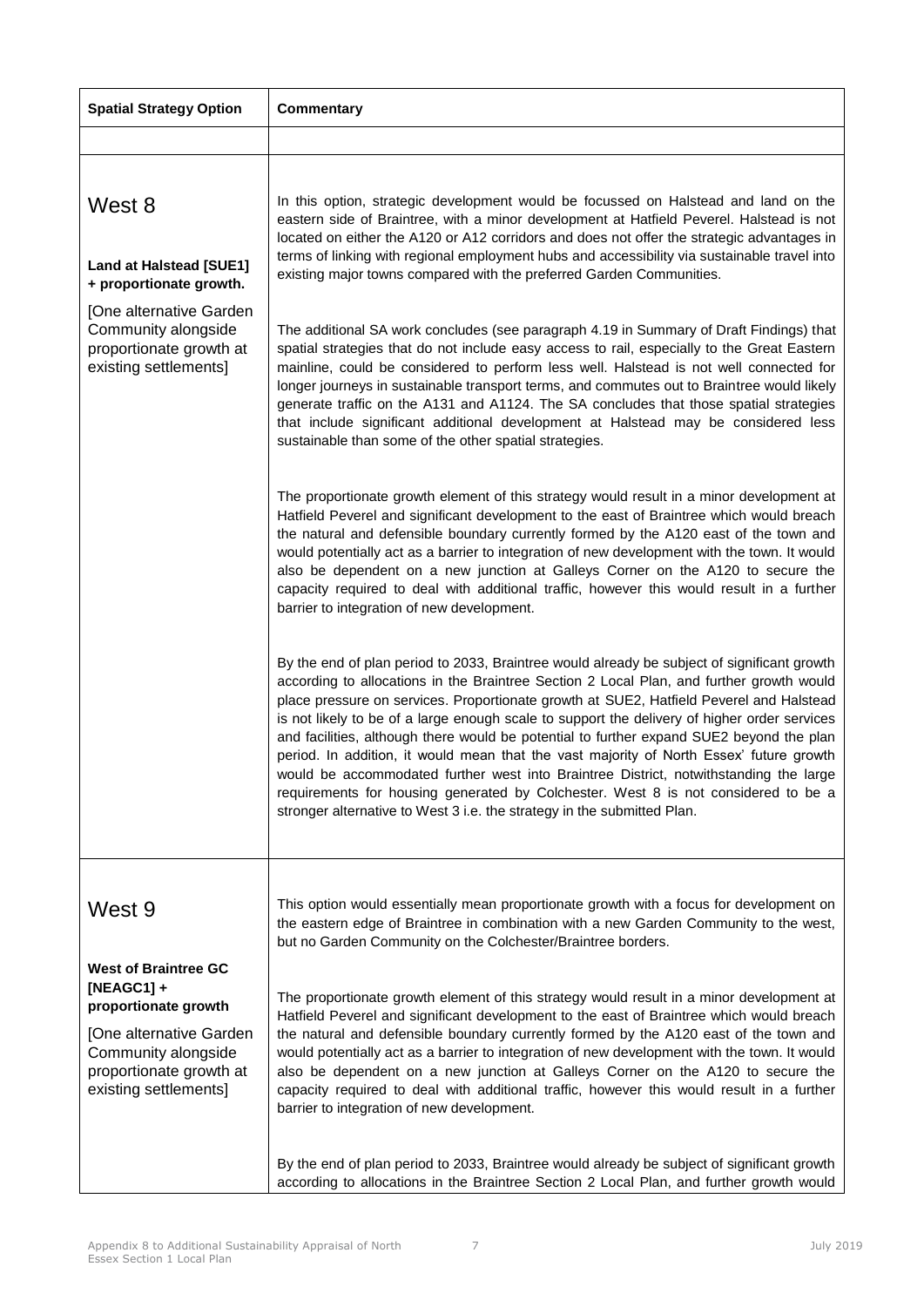| <b>Spatial Strategy Option</b>                                                                                                                                               | <b>Commentary</b>                                                                                                                                                                                                                                                                                                                                                                                                                                                                                                                                                                                                                                                                                                                                                                                                                                                                                                                                                                                                                                                                                                                                                                                                                                                                                                                                                                                                                                                                                                                                                                                                                                       |
|------------------------------------------------------------------------------------------------------------------------------------------------------------------------------|---------------------------------------------------------------------------------------------------------------------------------------------------------------------------------------------------------------------------------------------------------------------------------------------------------------------------------------------------------------------------------------------------------------------------------------------------------------------------------------------------------------------------------------------------------------------------------------------------------------------------------------------------------------------------------------------------------------------------------------------------------------------------------------------------------------------------------------------------------------------------------------------------------------------------------------------------------------------------------------------------------------------------------------------------------------------------------------------------------------------------------------------------------------------------------------------------------------------------------------------------------------------------------------------------------------------------------------------------------------------------------------------------------------------------------------------------------------------------------------------------------------------------------------------------------------------------------------------------------------------------------------------------------|
|                                                                                                                                                                              | place pressure on services. Proportionate growth at SUE2, Hatfield Peverel and Halstead<br>is not likely to be of a large enough scale to support the delivery of higher order services<br>and facilities, although there would be potential to further expand SUE2 beyond the plan<br>period. In addition, it would mean that the vast majority of North Essex' future growth<br>would be accommodated further west into Braintree District, notwithstanding the large<br>requirements for housing generated by Colchester. West 9 is not considered to be a<br>stronger alternative to West 3 i.e. the strategy in the submitted Plan.                                                                                                                                                                                                                                                                                                                                                                                                                                                                                                                                                                                                                                                                                                                                                                                                                                                                                                                                                                                                                |
| West 10                                                                                                                                                                      | This option would essentially mean proportionate growth with a focus for development on<br>the eastern edge of Braintree in combination with a new Garden Community on the<br>Colchester/Braintree borders, but no Garden Community west of Braintree.                                                                                                                                                                                                                                                                                                                                                                                                                                                                                                                                                                                                                                                                                                                                                                                                                                                                                                                                                                                                                                                                                                                                                                                                                                                                                                                                                                                                  |
| <b>Colchester/Braintree GC</b><br>$[NEAGC2] +$<br>proportionate growth<br>[One alternative Garden<br>Community alongside<br>proportionate growth at<br>existing settlements] | The proportionate growth element of this strategy would result in significant development<br>to the east of Braintree which would breach the natural and defensible boundary currently<br>formed by the A120 east of the town and would potentially act as a barrier to integration of<br>new development with the town. It would also be dependent on a new junction at Galleys<br>Corner on the A120 to secure the capacity required to deal with additional traffic, however<br>this would result in a further barrier to integration of new development. By the end of plan<br>period to 2033, Braintree would already be subject of significant growth according to<br>allocations in the Braintree Section 2 Local Plan, and further growth would place pressure<br>on services. Proportionate growth at SUE2, Hatfield Peverel and Halstead is not likely to<br>be of a large enough scale to support the delivery of higher order services and facilities,<br>although there would be potential to further expand SUE2 beyond the plan period.<br>The West of Braintree Garden Community in contrast offers the strategic advantage of<br>being well located on the A120 to Stansted Airport via sustainable travel using RTS, both<br>as a centre of local employment but as an opportunity for airport related logistics business<br>growth. It also provides easier access to the M11 and the London Stanstead Cambridge<br>Corridor and due to congestion, land east of Braintree does not offer such strategic<br>advantages. West 10 is not considered to be a stronger alternative to West 3 i.e. the<br>strategy in the submitted Plan. |
| West 11<br>Monks Wood [ALTGC3] +<br>proportionate growth                                                                                                                     | This option would essentially mean proportionate growth with a focus for development on<br>the eastern edge of Braintree in combination with a new Garden Community at Pattiswick,<br>but no Garden Community on the Colchester/Braintree borders. Lightwood Strategic's<br>proposal for an alternative Garden Community at Pattiswick Estate (Monks Wood) is<br>located within 2km of SUE2 Land east of Braintree with the village of Bradwell located<br>between the two.                                                                                                                                                                                                                                                                                                                                                                                                                                                                                                                                                                                                                                                                                                                                                                                                                                                                                                                                                                                                                                                                                                                                                                             |
| [One alternative Garden<br>Community alongside<br>proportionate growth at<br>existing settlements]                                                                           | The proportionate growth element of this strategy would result in a minor development at<br>Hatfield Peverel and significant development to the east of Braintree which would breach<br>the natural and defensible boundary currently formed by the A120 east of the town and<br>would potentially act as a barrier to integration of new development with the town. It would<br>also be dependent on a new junction at Galleys Corner on the A120 to secure the<br>capacity required to deal with additional traffic, however this would result in a further<br>barrier to integration of new development.                                                                                                                                                                                                                                                                                                                                                                                                                                                                                                                                                                                                                                                                                                                                                                                                                                                                                                                                                                                                                                             |
|                                                                                                                                                                              | As outlined above, Pattiswick is not as well connected to the jobs, shops, services and<br>facilities offered by the existing towns of Braintree and Colchester although the proposed                                                                                                                                                                                                                                                                                                                                                                                                                                                                                                                                                                                                                                                                                                                                                                                                                                                                                                                                                                                                                                                                                                                                                                                                                                                                                                                                                                                                                                                                   |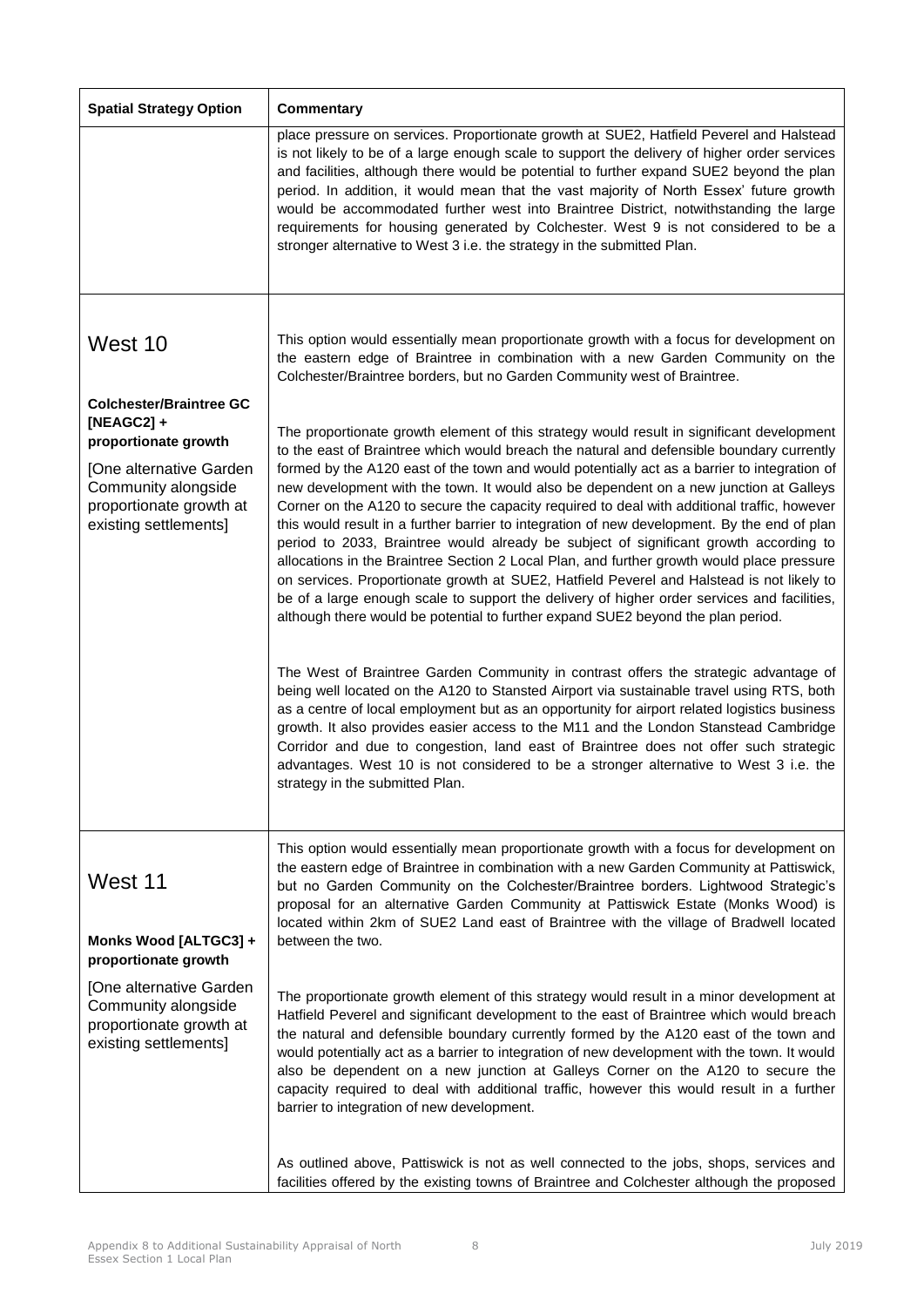| <b>Spatial Strategy Option</b>                                                                                                     | <b>Commentary</b>                                                                                                                                                                                                                                                                                                                                                                                                                                                                                                                                                                                                                                                                                                                                                                                                                                                                                                                                                                                                                                                                                                                                                                                                                                                                                                                                                                                                                                                                                                                                                                                                                                                                                                                                                                                                                                                                                                                                                                                                                |
|------------------------------------------------------------------------------------------------------------------------------------|----------------------------------------------------------------------------------------------------------------------------------------------------------------------------------------------------------------------------------------------------------------------------------------------------------------------------------------------------------------------------------------------------------------------------------------------------------------------------------------------------------------------------------------------------------------------------------------------------------------------------------------------------------------------------------------------------------------------------------------------------------------------------------------------------------------------------------------------------------------------------------------------------------------------------------------------------------------------------------------------------------------------------------------------------------------------------------------------------------------------------------------------------------------------------------------------------------------------------------------------------------------------------------------------------------------------------------------------------------------------------------------------------------------------------------------------------------------------------------------------------------------------------------------------------------------------------------------------------------------------------------------------------------------------------------------------------------------------------------------------------------------------------------------------------------------------------------------------------------------------------------------------------------------------------------------------------------------------------------------------------------------------------------|
|                                                                                                                                    | RTS might be capable of being used to service it. Pattiswick is also located notably further<br>from Stansted than the West of Braintree Garden Community and further from a mainline<br>rail service to London than the Colchester/Braintree Borders Garden Community.                                                                                                                                                                                                                                                                                                                                                                                                                                                                                                                                                                                                                                                                                                                                                                                                                                                                                                                                                                                                                                                                                                                                                                                                                                                                                                                                                                                                                                                                                                                                                                                                                                                                                                                                                          |
|                                                                                                                                    | A Garden Community at Pattiswick would be located on the highly trafficked single<br>carriageway of the A120 and whilst it is proposed that the A120 is dualled, this would<br>require significant external funding leaving the only other roads in the vicinity as rural<br>lanes with very limited opportunity to access a site of this size by other routes. The<br>practical deliverability of a sustainable travel link to Kelvedon Rail Station is also a<br>concern for the NEAs.                                                                                                                                                                                                                                                                                                                                                                                                                                                                                                                                                                                                                                                                                                                                                                                                                                                                                                                                                                                                                                                                                                                                                                                                                                                                                                                                                                                                                                                                                                                                         |
|                                                                                                                                    | For longer journeys, both ALTGC3 and SUE2 lack of sustainable options to travel to the<br>most popular commuting destinations, based on current commuting patterns from the site<br>areas. There is potentially synergy for both sites to assist the delivery of the A120 route<br>option and an RTS along the same route. However, given the scale and proximity of these<br>two major developments, and that Route Option A is not the Council's preferred option, it<br>is not considered appropriate to adopt this strategy given the impact on infrastructure,<br>heritage, character, landscape and the existing resident population that two large<br>developments in close proximity would both have.                                                                                                                                                                                                                                                                                                                                                                                                                                                                                                                                                                                                                                                                                                                                                                                                                                                                                                                                                                                                                                                                                                                                                                                                                                                                                                                    |
|                                                                                                                                    | By the end of plan period to 2033, Braintree would already be subject of significant growth<br>according to allocations in the Braintree Section 2 Local Plan, and further growth would<br>place pressure on services. Proportionate growth at SUE2, Hatfield Peverel and Halstead<br>is not likely to be of a large enough scale to support the delivery of higher order services<br>and facilities, although there would be potential to further expand SUE2 beyond the plan<br>period. In addition, it would mean that the vast majority of North Essex's future growth<br>would be accommodated further west into Braintree District, notwithstanding the large<br>requirements for housing generated by Colchester. West 11 is not considered to be a<br>stronger alternative to West 3 i.e. the strategy in the submitted Plan.                                                                                                                                                                                                                                                                                                                                                                                                                                                                                                                                                                                                                                                                                                                                                                                                                                                                                                                                                                                                                                                                                                                                                                                            |
|                                                                                                                                    |                                                                                                                                                                                                                                                                                                                                                                                                                                                                                                                                                                                                                                                                                                                                                                                                                                                                                                                                                                                                                                                                                                                                                                                                                                                                                                                                                                                                                                                                                                                                                                                                                                                                                                                                                                                                                                                                                                                                                                                                                                  |
| East 1<br>Proportionate<br>(percentage-based)<br>growth<br>[Resulting in large<br>increases in<br>development at coastal<br>towns] | The alternative of further proportionate growth around existing settlements up to 2033 has<br>been assessed as part of the additional SA work to help determine whether or not the<br>NEAs are justified in taking a more strategic cross-border approach involving the<br>establishment of new communities beyond the plan period. However, the Local Plan<br>process has already considered options relating to growing the main urban areas across<br>North Essex and the majority of housing allocations in the three authorities' Section 2<br>Local Plans already comprise such sites. The NEAs consider that reasonable<br>opportunities to accommodate growth around existing settlements have already been<br>properly explored for the purposes of the plan period to 2033 and this is reflected in<br>Section 2 Plans as appropriate. It should be noted that the NEAs have also had a strong<br>record in making use of existing previously developed 'brownfield' sites within settlements<br>where possible. Adding more development to existing towns and villages to make up the<br>residual housing requirement to 2033 raises some genuine concerns about the efficient<br>provision of infrastructure with existing and future residents having to cope with<br>unnecessary pressure and demand on existing services and facilities that are not able to<br>be efficiently expanded to cater for growth. Applying a 'percentage-based' approach to<br>achieving further proportionate growth around existing settlements would result in more<br>development on the edge of the coastal towns of Clacton, Harwich, Frinton/Walton,<br>Brightlingsea, Wivenhoe and West Mersea and this raises serious concerns about<br>environmental impacts on internationally important habitats sites, sensitive landscapes<br>and impacts on existing transport infrastructure and the ability for the market to realistically<br>deliver the number of homes required given the weaker housing market conditions to the |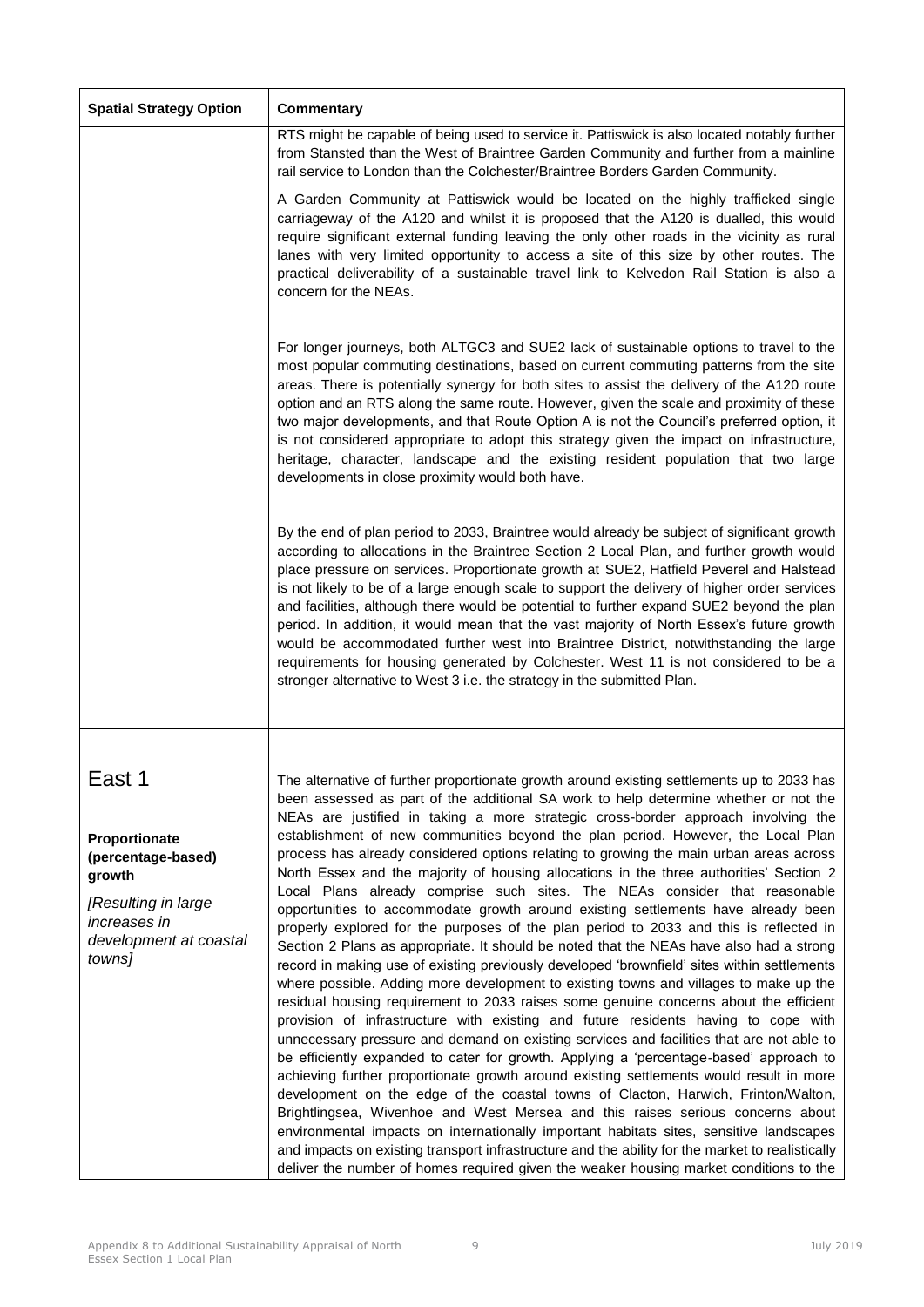| <b>Spatial Strategy Option</b>                                                                                                                             | <b>Commentary</b>                                                                                                                                                                                                                                                                                                                                                                                                                                                                                                                                                                                                                                                                                                                                                                                                                                                                               |
|------------------------------------------------------------------------------------------------------------------------------------------------------------|-------------------------------------------------------------------------------------------------------------------------------------------------------------------------------------------------------------------------------------------------------------------------------------------------------------------------------------------------------------------------------------------------------------------------------------------------------------------------------------------------------------------------------------------------------------------------------------------------------------------------------------------------------------------------------------------------------------------------------------------------------------------------------------------------------------------------------------------------------------------------------------------------|
|                                                                                                                                                            | east. East 1 is not considered to be a stronger alternative to East 3 i.e. the strategy in the<br>submitted Plan.                                                                                                                                                                                                                                                                                                                                                                                                                                                                                                                                                                                                                                                                                                                                                                               |
| East 2<br>Proportionate (hierarchy-<br>based) growth<br>[Resulting in major<br>development around<br>Brightlingsea]                                        | For the area east of Braintree, a 'hierarchy-based' approach to proportionate growth would<br>also result in increased development around the coastal towns with a greater focus on<br>Brightlingsea which is located on the internationally important Colne Estuary, is highly<br>sensitive in landscape terms and has severe limitations in terms of its transport<br>infrastructure with no rail services and just a single road of access. To rectify such issues<br>through the re-establishment of a rail service or to construct a secondary road access to<br>handle higher volumes of traffic would introduce further concerns over environmental<br>impacts and the high costs of such infrastructure would not be justified to deliver the<br>number of homes concerned. East 2 is not considered to be a stronger alternative to East<br>3 i.e. the strategy in the submitted Plan. |
| East 3<br><b>Tendring Colchester</b><br><b>Borders GC [NEAGC3]</b><br>[As currently proposed in<br>the submitted Section 1<br>Local Plan]                  | The Tendring/Colchester Borders Garden Community offers multiple benefits to both<br>Colchester and Tendring in terms of housing delivery, improved accessibility through rapid<br>transit and the A133/120 link road and unlocking the economic potential for more<br>expansion of the University of Essex and the Knowledge Gateway whilst relieving<br>pressure caused by continued growth on the edge of existing towns and villages. None of<br>the other options are considered to be stronger alternative to this strategy, as set out in<br>the submitted Plan.                                                                                                                                                                                                                                                                                                                         |
| East 4<br><b>Colchester North-East</b><br><b>Urban Extension</b><br>[ALTGC7]<br>[Strategic urban<br>extension across the<br>Colchester/Tendring<br>border] | The additional SA work finds that a strategic urban extension to the north east of<br>Colchester crossing the Colchester/Tendring boundary at Ardleigh is considered to be the<br>weakest of the options available east of Colchester due to its potential negative impacts<br>on the Bullock Wood Ancient Woodland and SSSI (which would be surrounded by<br>development) – describing the potential disturbance effects on ecological networks as a<br>significant risk. This development also has limited options for transport connections into<br>Colchester when compared to other options with better access to the A133. East 4 is not<br>considered to be a stronger alternative to East 3 i.e. the strategy in the submitted Plan.                                                                                                                                                    |
| East 5<br><b>Tendring Central Garden</b><br>Village [VE5]<br>[New settlement at<br>Frating at the                                                          | The Tendring Central Garden Village concept scores similarly to the Tendring/Colchester<br>Borders Garden Community in the additional SA work, but critically does not offer the<br>mutual cross-border benefits to Colchester and Tendring that arise from the link road and<br>potential for growth at the University of Essex and the Knowledge Gateway - it would be<br>an unnecessary standalone development further east into Tendring that would encourage<br>longer car journeys. East 5 is not considered to be a stronger alternative to East 3 i.e. the<br>strategy in the submitted Plan.                                                                                                                                                                                                                                                                                           |